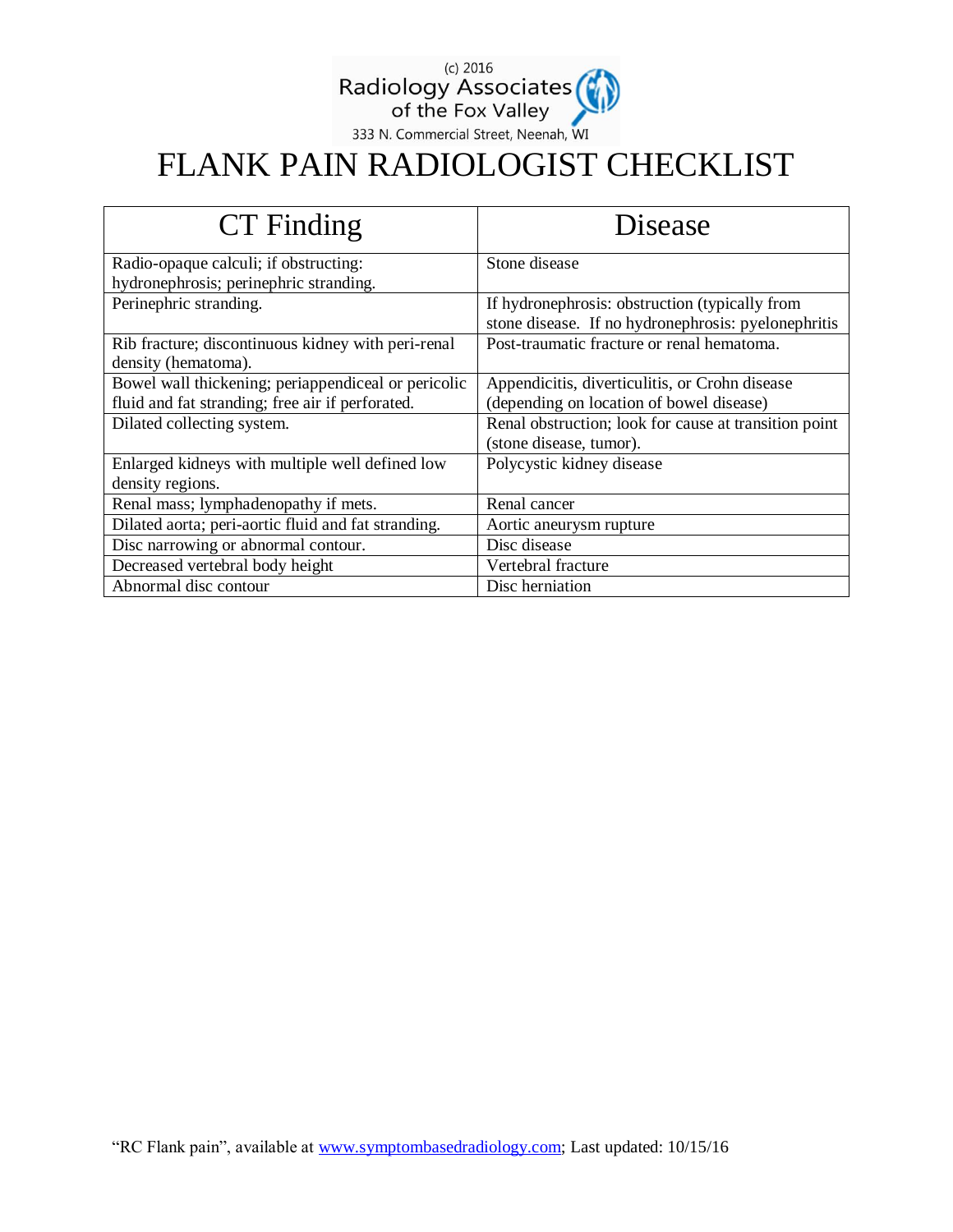

## **DICTATION TEMPLATE WITH PROMPTS FOR UNENHANCED ABDOMEN AND PELVIS CT PERFORMED FOR FLANK PAIN**

CT ABDOMEN AND PELVIS UNENHANCED

INDICATION: []

COMPARISON: []

TECHNIQUE: []

INTERPRETATION:

Lung bases: []

Musculoskeletal structures: [Loss of vertebral body height and/or fracture line (fracture). Rib fracture line. Abnormal disc contour with neural compression (disc herniation). Facet arthropathy with soft tissue density causing neural compression (synovial cyst).] Liver: [] Spleen: []

Gallbladder: []

Hepatobiliary tree: []

Pancreas: []

Kidneys: [Renal, ureteral, or bladder calcification (stone disease). Hydronephrosis (from obstruction). Perinephric stranding (from obstruction or infection). Enlarged kidneys with multiple cysts (autosomal polycystic kidney disease). Renal mass (hematoma, renal cancer).] Adrenals: [<Normal.>]

Vasculature: [Dilated aorta (aortic aneurysm). Peri-aortic fluid or fat stranding (aortic rupture).] Lymphatics/retroperitoneum: [Multiple enlarged lymph nodes (lymphadenopathy from renal cancer).]

Bowel: [Swelling or thick wall of the appendix and peri-appendiceal fat stranding (appendicitis). Diverticula and thick wall of the colon with peri-colic fat stranding (diverticulitis). Thick-walled small bowel loops with peri-enteric fat stranding (Crohn disease).]

Peritoneal cavity: []

Abdominal wall: ]

Pelvis: [Bladder calcification (stone disease). Bladder mass causing hydronephrosis (bladder cancer).]

IMPRESSION: []